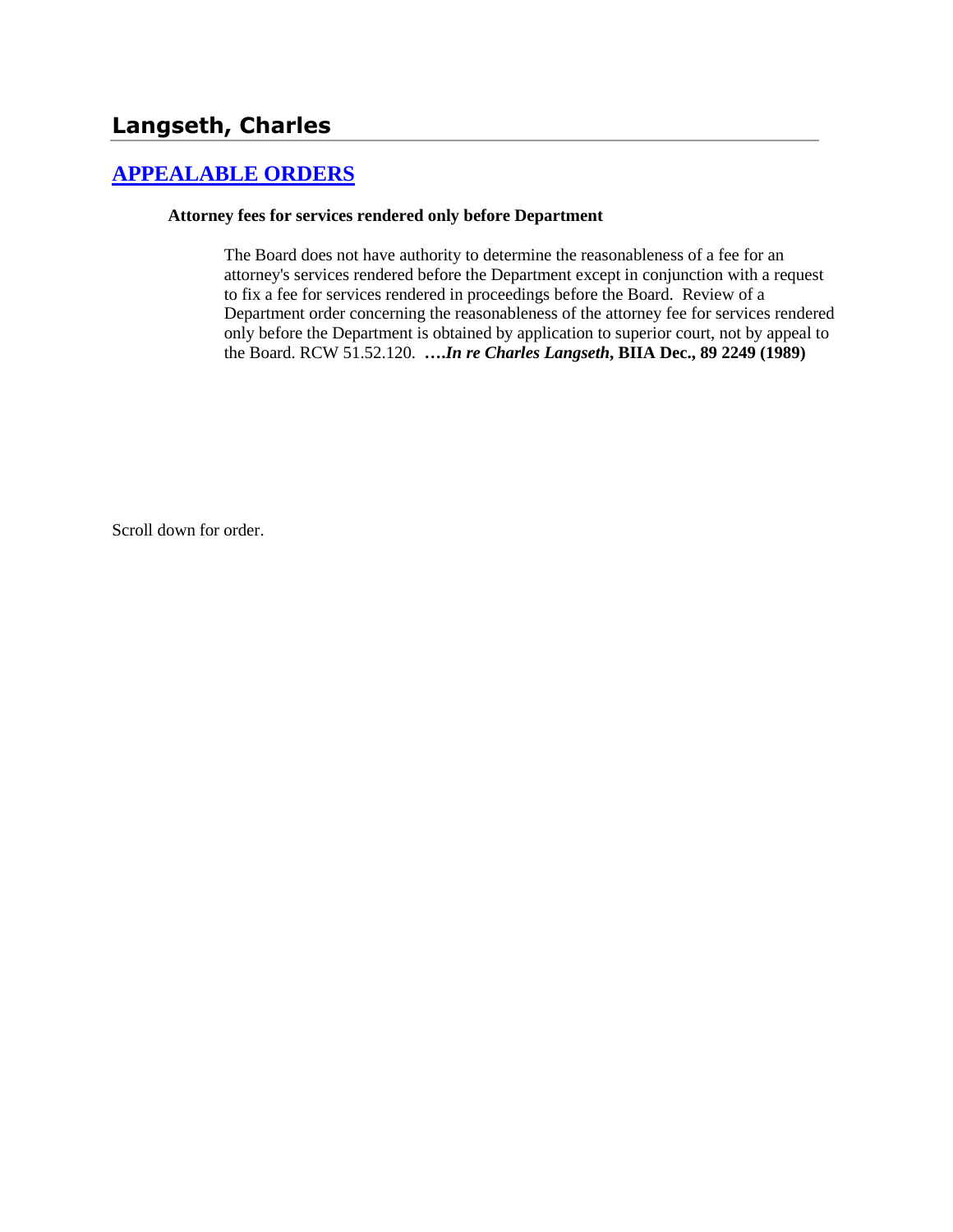### **BEFORE THE BOARD OF INDUSTRIAL INSURANCE APPEALS STATE OF WASHINGTON**

**)**

## **CLAIM NO. J-614916 ) ORDER DENYING APPEAL**

On May 26, 1989 we received a request from the Department of Labor and Industries to consider a letter filed by the claimant's attorney with the Department on May 16, 1989, as an appeal of a Department order dated April 20, 1989. In his letter the claimant's attorney questions the determination made by the Department concerning reasonable attorney's fees. In its order of April 20, 1989 the Department affirmed an order dated April 10, 1989 which set the attorney's fee at \$3,331.17, minus \$519.28 paid, leaving a balance of \$2,811.89. On May 30, 1989 we received an Amended Notice of Appeal appealing "only that portion" of the orders of April 10, 1989 and April 20, 1989 "which denies attorney a reasonable fee of \$1800 for preserving the claimant's award of PPD Category 4 from the Department's issuance of an order for repayment ..."

The authority of the Department and this Board to set attorney's fees is contained in RCW 51.52.120. Our authority to set attorney's fees is limited to a determination of the reasonable fee for an attorney's services in proceedings before the Board. We do not have the authority to determine the reasonableness of a fee for an attorney's services rendered before the Department. That determination is to be made by the Department itself. The only occasion when this Board may review any attorney's fee fixed by the Department is in conjunction with a written request that we fix a fee for services in proceedings before the Board. That is not the situation here.

Moreover, RCW 51.52.120(2) provides, in part:

Any attorney's fee set by the department or the board may be reviewed by the superior court upon application of such attorney, worker, or beneficiary. (Emphasis added.)

Our jurisdiction generally extends to any "order, decision, or award" of the Department. RCW 51.52.060. The order of April 20, 1989 is certainly an "order, decision, or award" of the Department. Furthermore, the order itself states that an appeal from the order can be made to the Board of Industrial Insurance Appeals. However, RCW 51.52.120 deals specifically with the setting of attorney's fees, and specifically provides that a review of the Department's decision in that regard is by application to the superior court. We believe the specific language of RCW 51.52.120 overrides the general grant of jurisdiction given to the Board under RCW 51.52.060. The mere fact that the order of April 20, 1989 states that it is appealable to the Board does not give us jurisdiction to review that order,